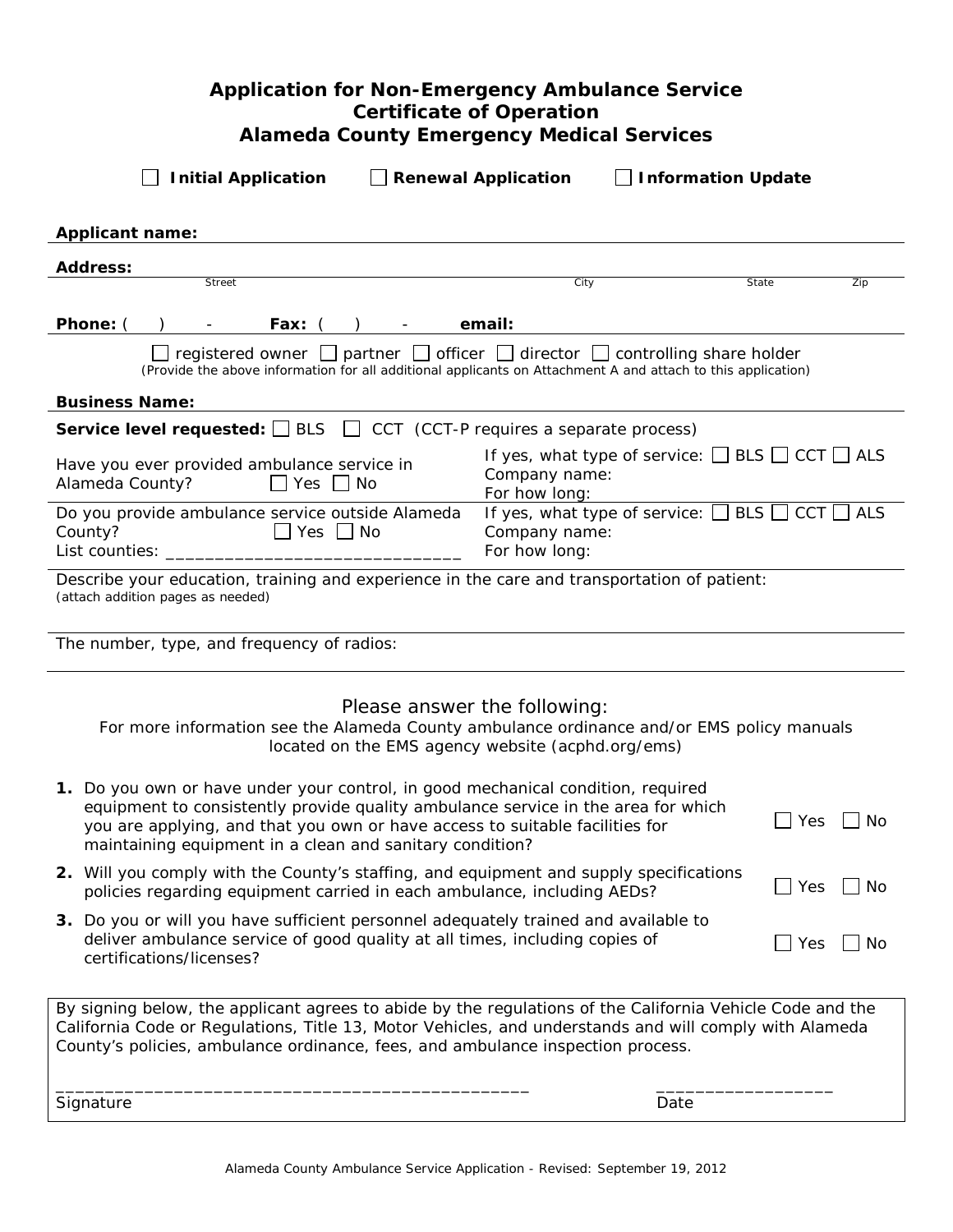### **Required attachments:**

Please assemble the application components below into a binder with the attachments under lettered tabs. Items with an asterisk "**\***" may be submitted on a CD. Please adhere to this lettering scheme and if submitting material electronically, so indicate on a page under that tab.

|                                                                                                                                                                                                                                                                                                                                                                                                         | Attached?  | Initial    | Renewal             |
|---------------------------------------------------------------------------------------------------------------------------------------------------------------------------------------------------------------------------------------------------------------------------------------------------------------------------------------------------------------------------------------------------------|------------|------------|---------------------|
| A. Certificate of Operation application.                                                                                                                                                                                                                                                                                                                                                                | Yes        |            |                     |
| <b>B.</b> Additional applicants form (if there are no additional applicants,<br>write "None" on the form).                                                                                                                                                                                                                                                                                              | Yes        |            |                     |
| C. A copy of a current CHP Emergency Ambulance Service License<br>(CHP 360A).                                                                                                                                                                                                                                                                                                                           | Yes        |            |                     |
| D. An assets and liabilities statement or a letter prepared by a<br>certified public accountant showing proof of financial solvency.                                                                                                                                                                                                                                                                    | Yes        | $^\star$   | $^\star$            |
| E. A copy of the business license for the city in which the applicant is<br>doing business.                                                                                                                                                                                                                                                                                                             | Yes        |            |                     |
| F. A statement of the legal history of all applicants, including criminal<br>and civil convictions.                                                                                                                                                                                                                                                                                                     | Yes        |            |                     |
| G. Vehicle information for all ambulances, including proof of current<br>Department of Motor Vehicle registration, and proof of a California<br>Highway Patrol Ambulance Inspection Report and Special Vehicle<br>Identification Certificate/Permit (CHP-301). Please make sure all<br>papers carry the appropriate unit numbers.<br>A report of all ambulance permitted in the previous two years that | Yes<br>Yes |            |                     |
| will not be permitted with this application                                                                                                                                                                                                                                                                                                                                                             |            |            | Submit              |
| H. A description and photo/image of the company's logo and color<br>scheme to be used.                                                                                                                                                                                                                                                                                                                  | Yes        |            | only if<br>changing |
| A description of the company's training and orientation programs<br>L.<br>for EMTs, and/or paramedics, and/or CCT-RNs, and dispatchers.                                                                                                                                                                                                                                                                 | Yes        | $^\star$   | $^\star$            |
| A description of the company's program for maintenance of the<br>J.<br>vehicles.                                                                                                                                                                                                                                                                                                                        | Yes        |            |                     |
| K. The company locations from which ambulances will be deployed,<br>noting the hours of operation and phone numbers, and the number<br>of ambulances deployed on each shift; and a 24-hour availability<br>number for supervisory or management contact.                                                                                                                                                | Yes        |            |                     |
| L. A description of service charges and rates as specified in section<br>6.114.310 of the ordinance. All service charges and rates must be<br>defined in sufficient detail so as to be understandable to the public.                                                                                                                                                                                    | Yes        |            |                     |
| <b>M.</b> Evidence of insurance coverage compliance under section<br>6.114.130 of the ordinance.                                                                                                                                                                                                                                                                                                        | $\Box$ Yes | $\star$    | $\star$             |
| N. A Certificate of Consent to Self-Insure issued by the California<br>State Director of Industrial Relations, or a Certificate of Workman's<br>Compensation Insurance.                                                                                                                                                                                                                                 | Yes        |            |                     |
| O. A description of your Dispatcher Training program as identified in<br>6.114.280                                                                                                                                                                                                                                                                                                                      | Yes        | $\star$    | $\star$             |
| P. A Quality Management program and description of quality<br>assurance activities as specified in section 6.114.410.                                                                                                                                                                                                                                                                                   | Yes        | $^\star$   | $^\star$            |
| Q. A Disaster Response Plan that includes a personnel call-back plan<br>for disasters and mass casualty incidents as specified in section<br>6.114.460.                                                                                                                                                                                                                                                 | $\Box$ Yes | $\star$    | $\star$             |
| R. If applying for a Critical Care Transport (CCT) Certificate of<br>Operation, copies of all paperwork for interfacility transport as                                                                                                                                                                                                                                                                  | Yes        | $^{\star}$ | $\star$             |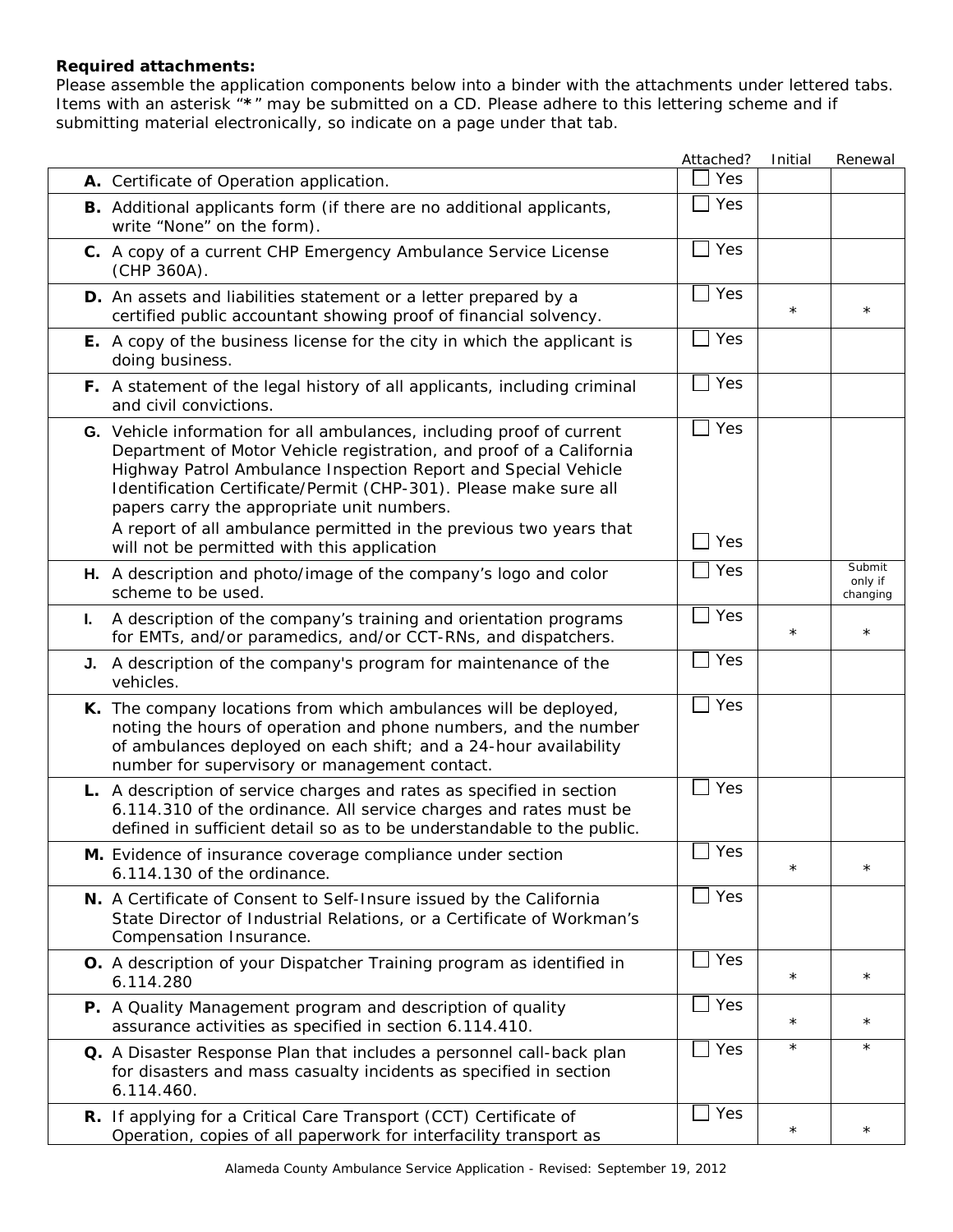| identified in the Alameda County CCT and Administrative polices.                                                                                                                                                                                                                                                                        |            |  |
|-----------------------------------------------------------------------------------------------------------------------------------------------------------------------------------------------------------------------------------------------------------------------------------------------------------------------------------------|------------|--|
| S. The application fees (payable to Alameda County EMS). Renewal<br>applications received less than 30 days before the expiration of the<br>Certificate of Operation shall incur a 20% penalty of all fees due.<br>a. Certificate of operation fee (\$3000.00 biennial).<br>b. In a separate payment, the ambulance inspection fee (for | Yes<br>Yes |  |
| each ambulance permit requested (\$250.00 fee per<br>ambulance, biennial). This fee will be returned if the<br>applicant does not meet the basic requirements of<br>$6.114.080(C)$ .                                                                                                                                                    |            |  |
| c. Biennial is defined as every other year.                                                                                                                                                                                                                                                                                             |            |  |
| d. The 20% late fee if it applies.                                                                                                                                                                                                                                                                                                      | Yes        |  |
| Deliver or mail the completed package, in a tabbed binder, to:                                                                                                                                                                                                                                                                          |            |  |
| Alameda County EMS                                                                                                                                                                                                                                                                                                                      |            |  |
| Attn: John Vonhof                                                                                                                                                                                                                                                                                                                       |            |  |
| 1000 San Leandro Blvd, 2 <sup>nd</sup> floor                                                                                                                                                                                                                                                                                            |            |  |
| San Leandro, CA 94577                                                                                                                                                                                                                                                                                                                   |            |  |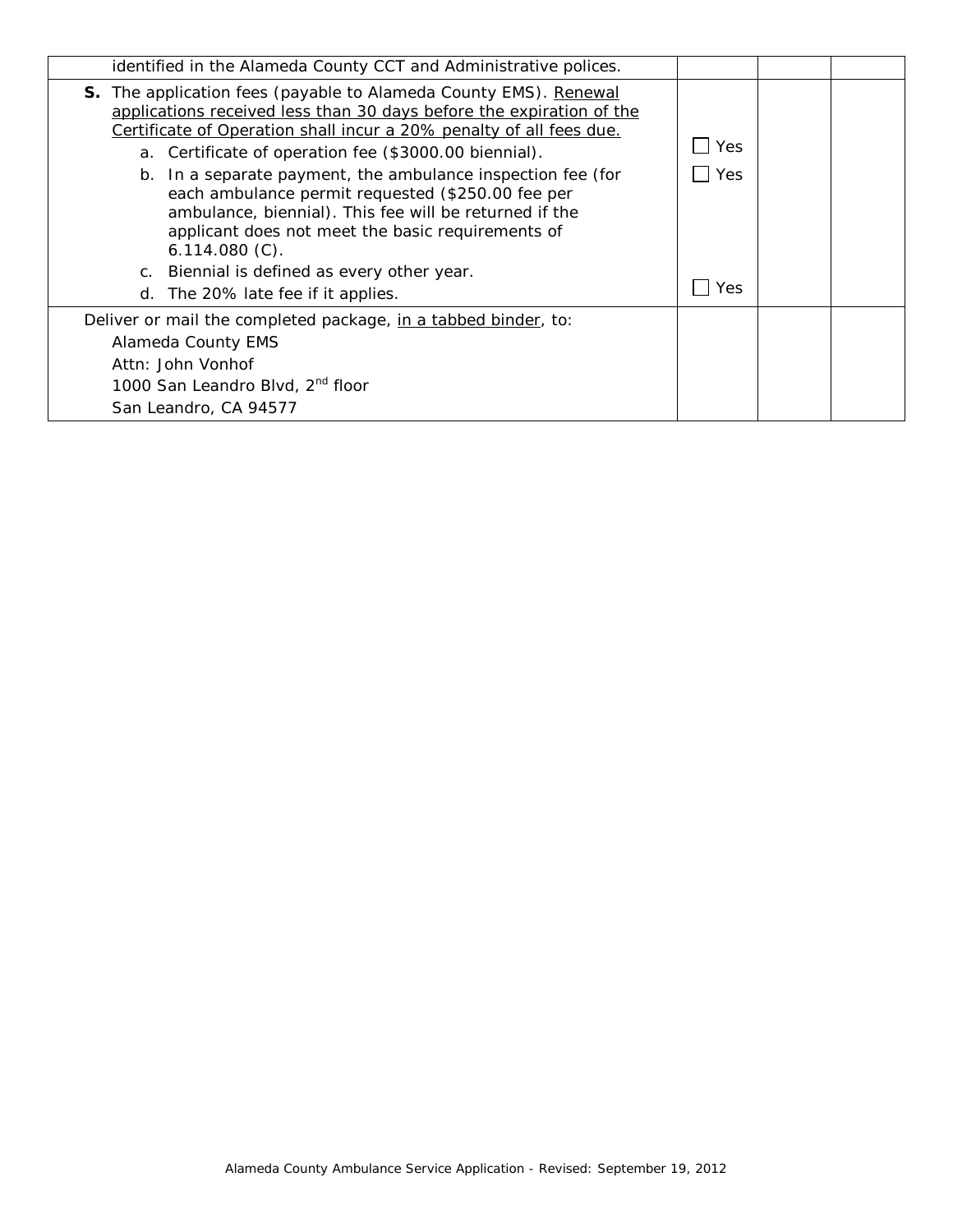## **Attachment A**

## **Additional Applicant Information**

|                 | No additional applicants                                              |                                                                                                                                                                                                       |                          |
|-----------------|-----------------------------------------------------------------------|-------------------------------------------------------------------------------------------------------------------------------------------------------------------------------------------------------|--------------------------|
| Applicant name: |                                                                       |                                                                                                                                                                                                       |                          |
| Address:        |                                                                       |                                                                                                                                                                                                       |                          |
|                 | Street                                                                | City                                                                                                                                                                                                  | Sate<br>zip              |
| Phone:          | Fax:                                                                  | email:                                                                                                                                                                                                |                          |
|                 |                                                                       | registered owner $\Box$ partner $\Box$ officer $\Box$ director $\Box$ controlling share holder<br>(provide the above information for all applicants and attach to this application as "Attachment A") |                          |
| Applicant name: |                                                                       |                                                                                                                                                                                                       |                          |
| Address:        |                                                                       |                                                                                                                                                                                                       |                          |
|                 | Street                                                                | City                                                                                                                                                                                                  | Sate<br>zip              |
| Phone:          | Fax:                                                                  | email:                                                                                                                                                                                                |                          |
|                 | registered owner $\Box$ partner $\Box$ officer $\Box$ director $\Box$ | (provide the above information for all applicants and attach to this application as "Attachment A")                                                                                                   | controlling share holder |
| Applicant name: |                                                                       |                                                                                                                                                                                                       |                          |
| Address:        |                                                                       |                                                                                                                                                                                                       |                          |
|                 | <b>Street</b>                                                         | City                                                                                                                                                                                                  | Sate<br>zip              |
| Phone: (        | Fax:                                                                  | email:                                                                                                                                                                                                |                          |
|                 |                                                                       | registered owner $\Box$ partner $\Box$ officer $\Box$ director $\Box$ controlling share holder<br>(provide the above information for all applicants and attach to this application as "Attachment A") |                          |
| Applicant name: |                                                                       |                                                                                                                                                                                                       |                          |
| Address:        |                                                                       |                                                                                                                                                                                                       |                          |
|                 | Street                                                                | City                                                                                                                                                                                                  | Sate<br>zip              |
| Phone:          | Fax:                                                                  | email:                                                                                                                                                                                                |                          |
|                 |                                                                       | registered owner $\Box$ partner $\Box$ officer $\Box$ director $\Box$ controlling share holder<br>(provide the above information for all applicants and attach to this application as "Attachment A") |                          |
|                 |                                                                       | Add additional pages as needed                                                                                                                                                                        |                          |